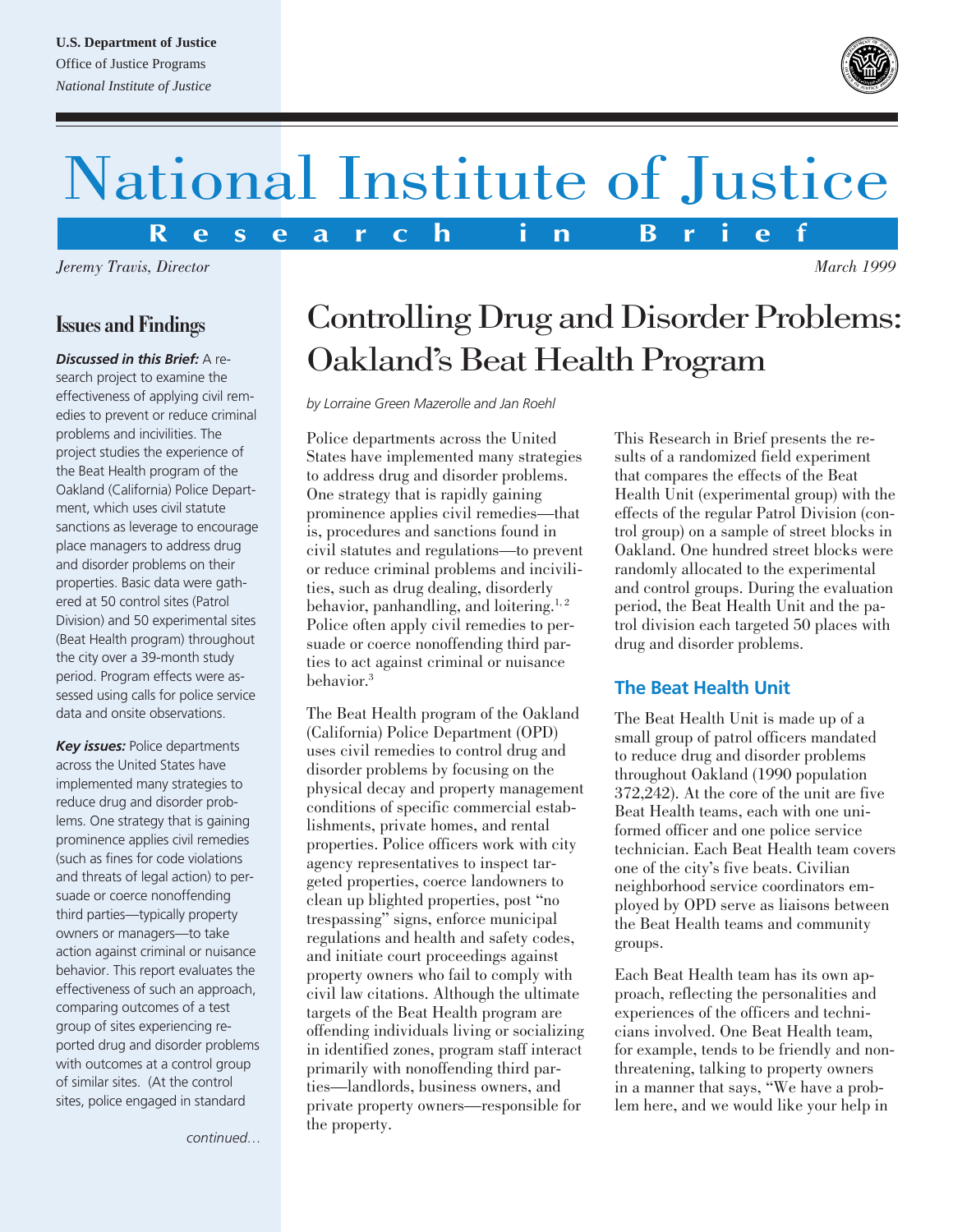#### **Issues and Findings**

*continued…*

patrol responses to drug and disorder problems.)

*Key findings:* Researchers used calls for service, social observations, and interviews with place managers to explore the impact of the Beat Health program on drug and disorder problems. The combined efforts of the police and municipal authorities (representing housing, fire, health, and vector control departments) led to—

- Noticeably cleaner properties.
- More legitimate use of the street.
- Less illicit and uncivil behavior.
- Fewer drug-related calls for service, especially in residential sites.

During the 12-month postintervention period, the density of drug calls for service per square mile in catchment areas surrounding Beat Health and control sites decreased by 16.2 percent in the Beat Health residential sites and increased by 5.4 percent in the control residential sites. The density of drug calls related to commercial Beat Health sites increased by 45.8 percent during this period and by 282.2 percent at the commercial control sites. These findings suggest that the Beat Health program is particularly effective in residential locations and that the patrol response is particularly ineffective at commercial locations.

*Target audience:* State and local law enforcement agencies, municipal inspectors, interagency task forces, mayors, city councils, criminal justice researchers.

solving it before someone gets hurt." Another team tends to go by the book, using a stern and traditional approach that motivates owners by threatening legal action. Another team could be characterized as caring counselors, typically wanting to help solve the family and personal problems of residents by referring them to legal assistance, seniors programs, or youth counseling.

#### **The Beat Health process**

The Beat Health Unit opens a case after making a preliminary visit to a site that has come to its attention because of a large number of calls for service, narcotics arrests on the property, special requests from community groups for police assistance, or citizen complaints. During the preliminary site visit, Beat Health teams seek to establish a relationship with the place manager or with anyone who is thought to have a stake in improving the conditions of the location.<sup>4, 5,  $6, 7$ </sup> Two types of people are considered place managers: (1) landlords, managers, and owners of a property, and (2) individuals who live, work, or own property near the specified location.

In addition to working closely with city agencies during inspections, the Beat Health teams often work with police

department neighborhood service coordinators, community groups, merchant associations, and other OPD units. Although each Beat Health team has a unique style, a substantial portion of the intervention activity involves working with and pressuring third parties (primarily owners, parents of grown children, and property managers) to make changes to properties that have drug and disorder problems. Although much of the contact with property owners is to gather information, many property owners are directly involved in problem-solving interventions.

During the early stages of the intervention, Beat Health teams suggest ways to increase security, make referrals to city agencies for assistance, discuss relevant legal ordinances and safety code responsibilities (including landlords' rights and tenants' responsibilities), encourage owners to voluntarily fix and clean up properties, and support owners in their intervention and prevention efforts (see "Case study: The Quarter Pounder"). The Beat Health Unit also offers training to landlords and owners in screening tenants and effectively managing rental properties. The officers maintain contact with property owners throughout the intervention period (about 6 months) to ensure that problems are mitigated.

#### **Case study: The Quarter Pounder**

he Quarter Pounder, a fast-food restaurant, had problems with youths hanging around and dealing drugs. The owner was sent a warning letter and a landlord training flier, and the Beat Health officer met with the owner to discuss the problems and possible solutions. The owner agreed to tighten security and was referred to a nearby community organization for help with additional security measures. A security guard was hired; 6 months after the original complaint, the place appeared calm and quiet, so the Beat Health unit closed the case.

However, 6 months after the Beat Health file was closed, local residents reported that drug activity had increased and the owner was no longer responsive. The owner had reneged on an agreement to put up a security camera and post "no loitering" signs, which the police could then enforce. The owner said he and his employees had not reported drug dealing problems outside because they feared retaliation.

The Beat Health Unit reopened the case and restarted the Beat Health process.

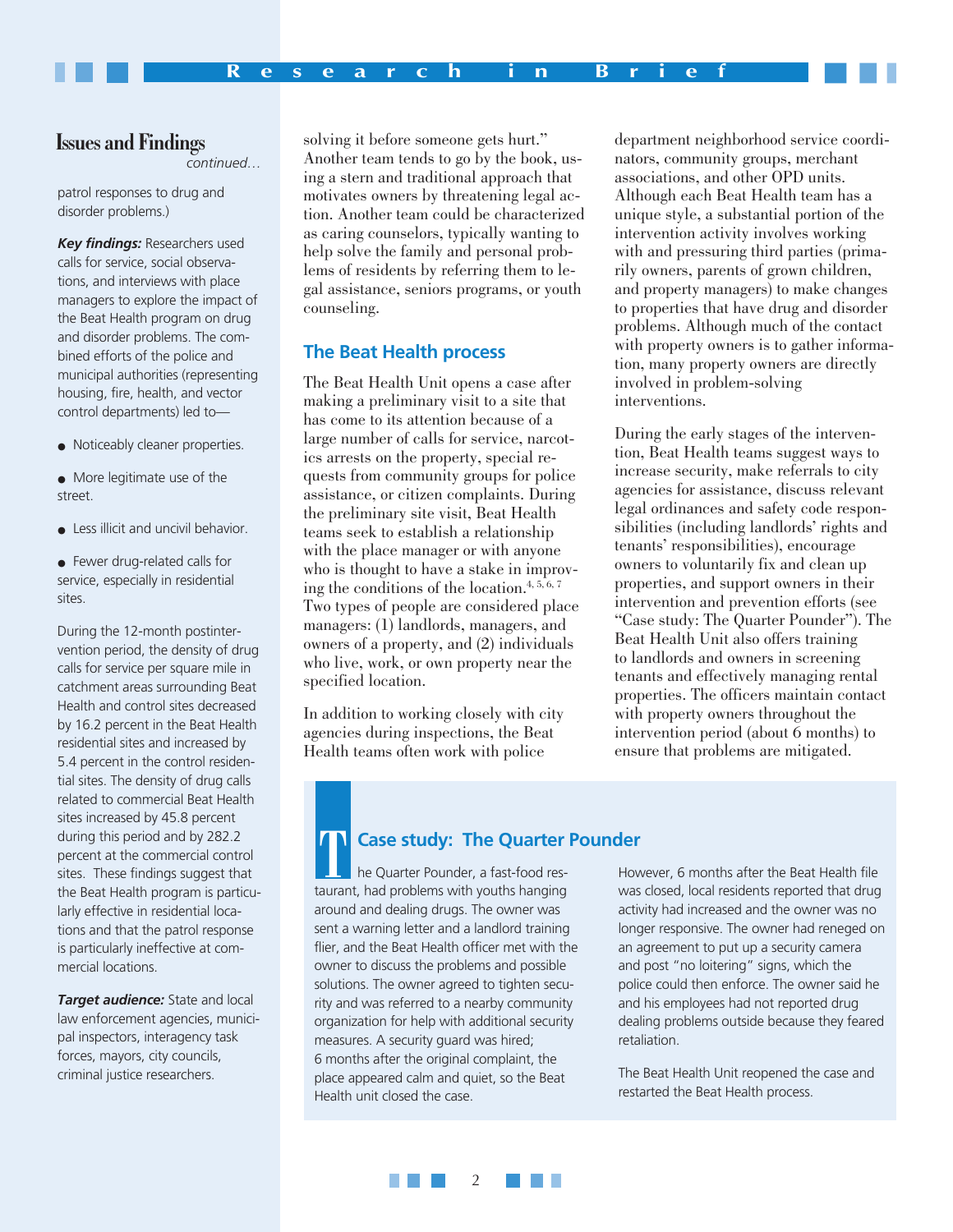#### **The study sites**

The 100 study sites included in this evaluation came to the attention of the Beat Health Unit in primarily three ways. Nearly half were identified for the Beat Health Unit by individuals in the community, often from community organizations. About a quarter of the sites were identified anonymously through drug hotline calls (see "Case study: An illegal tenant"). Another quarter were identified through searches of places with large numbers of vice and drug arrests during the previous 6 months. The researchers screened the 100 study sites to ensure that none had been targeted previously by the Health Beat Unit, involved a child-abuse problem, or presented a serious, imminent danger.

Seventy-seven of the study sites were rental properties, and 23 were owner occupied. Of the latter group, 10 involved problems with relatives of the owner—most typically, the children or grandchildren of an elderly owner were involved in drug dealing (see "Case study: When the problem is in the family"). Ten of the experimental sites were completely or partially vacant.

In approximately three-quarters of the locations in both the experimental and control groups, drug dealing was reported as a major problem prior to the start of the project. In the 50 experimental sites, reported drug use problems totaled 14; blight, 14; and such nuisances as noise and unkempt yards, 7. Thirty-six of the 50 control sites had drug-dealing problems; 4, drug use; 6, other criminal offenses; and 4, nuisance problems. Other complaints included rat and roach infestations, prostitution, trespassing, problems with pit bulls or other animals, and other health and welfare issues.

### **Case study: An illegal tenant**

n anonymous caller to the Oakland Police Department drug hotline reported narcotics trafficking, abandoned vehicles, and trash at a single-family home in a nice area of the city. The Beat Health team contacted the owner, who said the problems were probably due to an illegal tenant staying at the house with the permission of the legal tenant. Police records revealed that the illegal tenant was on probation for drug charges.

 An inspection was conducted by the Specialized Multi-Agency Response Team (see exhibit 1 for team members), but the owner was not present and the team could inspect only the outside of the property. Each city agency inspector found violations—missing stair banisters, broken windows, possible electrical tampering,

#### **Beat Health activity during the evaluation**

During the evaluation period (late 1995 to mid-1996) Beat Health officers conducted onsite interventions in all but 2 of the 50 experimental sites.<sup>8</sup> The initial visit confirmed the nature of the problem: The officers checked out the condition of the property from the outside, particularly if trash, blight, hazards, or animal problems were reported. In 35 of the 50 experimental locations, the Beat Health officers talked to property owners in person or by telephone. Officers also contacted tenants, neighbors, and owners or managers to discuss problems at these locations.

Some problems were mitigated without formal action. In most cases, however, Beat Health officers initiated formal actions to address the drug and disorder problems that included conducting 23 SMART inspections

overgrown weeds, trash, dog waste, and serious cracks in the sidewalk. Abandoned vehicles, engine parts in the yard, and two pit bulls were also noted. The Beat Health officer arranged for the code compliance officer to inspect the inside of the property when the owner was present.

After the inspection, which resulted in numerous citations for violations, both the legal tenant and the owner contacted the Beat Health officer. Within 3 months, the illegal tenant was evicted, the yard cleared of abandoned vehicles and trash, and code violations fixed. The case was closed 6 months after it was opened: The property was being restored and no new calls or complaints were received.

(see "Inspections"), sending 9 general warning letters, sending 13 specific warning letters, issuing 9 beat orders (see page 5), working with 19 property owners to evict troublesome tenants, and ordering property cleanups. These formal Beat Health actions are described below.

**Inspections.** Beat Health officers coordinate site visits by the Specialized Multi-Agency Response Team (SMART), which consists of a group of city inspectors. Depending on preliminary assessments made by the police, representatives from such agencies as housing, fire, public works, vector control, and Pacific Gas and Electric are invited to inspect a problem location and to enforce local housing, fire, and safety codes (see exhibit 1). SMART inspections were conducted at about half of the Beat Health sites; of these, about two-thirds were cited for at least one code viola-

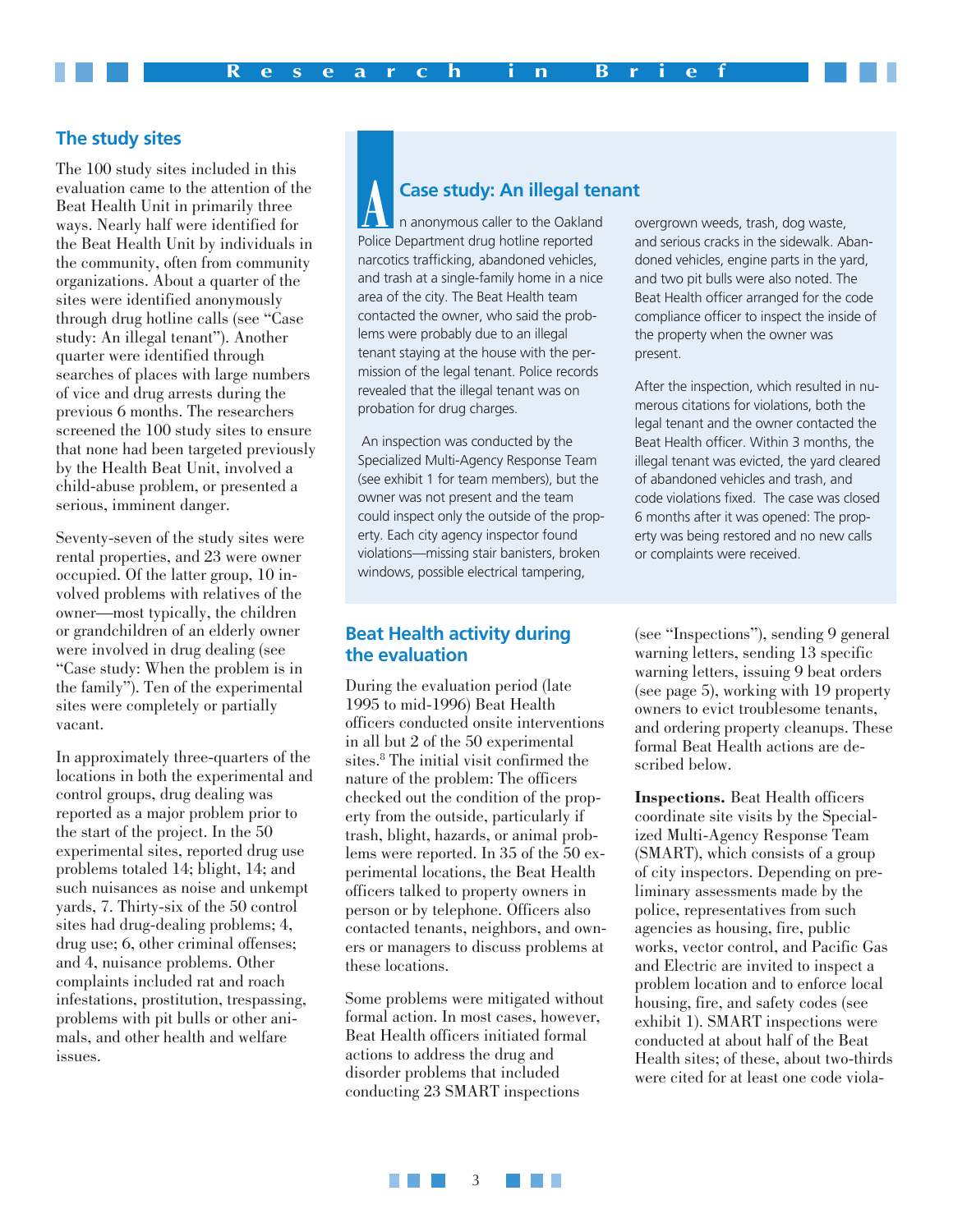#### **Case study: When the problem is in the family**

n 80-year-old woman lived with her granddaughter and the granddaughter's boyfriend, who were both methamphetamine addicts. An inspection by the Specialized Multi-Agency Response Team (see exhibit 1 for team members) found only a minor problem with garbage in the rear of the property. The Beat Health officer worked with Legal Assistance for Seniors to get a restraining order that forbade the boyfriend from coming near the property and enlisted the help of

the grandmother's two sons. Several months after the inspection, no more calls or complaints had been received, and the grandmother said she did not allow her granddaughter's boyfriend to visit. Soon after that, however, the granddaughter was arrested for possession, and she got her own restraining order that forbade the boyfriend from contacting or harassing her. The Beat Health case was closed after receiving no additional calls or complaints for 3 months.

4

#### *Exhibit 1. SMART Inspections*

Specialized Multi-Agency Response Team (SMART) inspections were conducted at 23 of the 50 experimental (Beat Health Unit) locations. During these inspections, the following individuals were present:

| Official                                | Presence at SMART Inspection<br>(as percentage of total inspections) |
|-----------------------------------------|----------------------------------------------------------------------|
| Beat Health officer                     | 100                                                                  |
| Beat Health police service technician   | 88                                                                   |
| Other Oakland Police Department officer | 24                                                                   |
| Code compliance (housing) inspector     | 100                                                                  |
| Vector control inspector                | 71                                                                   |
| Sidewalk and sewer inspector            | 88                                                                   |
| Deputy city attorney                    | 6                                                                    |
| Utility company representative          | 6                                                                    |

The breakdown of citations issued during these 23 inspections is as follows:

| <b>Inspection Area</b>   | <b>Percentage of Locations</b><br><b>Cited for Violations</b> |
|--------------------------|---------------------------------------------------------------|
| Housing and safety codes | 39                                                            |
| Vector control           | 26                                                            |
| Sidewalks                |                                                               |
| Sewers                   |                                                               |

tion by a city inspector. Most citations were for housing code violations.

SMART inspections are usually conducted in the presence of the owner, who must grant access to the inside of the property. Over the years, Beat Health teams have developed a good rapport with the key city agencies, and the same inspectors from each agency tend to participate in SMART activities. The property is first secured by a uniformed Beat Health officer, who knocks on the door, enters with permission, and makes sure the property is safe for the inspectors to enter. Sometimes, drugs or drug paraphernalia are in plain sight or residents are found to have active arrest warrants; in these cases, the Beat Health officer may make an immediate arrest.

When the property is secure, housing and vector control officials enter for an internal inspection, while sidewalk and sewer inspectors and the utility representatives look at the outside. Each inspector cites violations as appropriate and allows owners a certain amount of time to fix each problem, depending on its severity and owner's degree of cooperation. Fines and other civil penalties may occur if violations are not corrected (fines to cover the city's costs are also levied for reinspections). Penalties under Section 11570 of the California Health and Safety Code include fines of up to \$25,000, closure of the property for up to 1 year, and sale of the property to satisfy city costs. The city attorney's office files suit against owners who have not mitigated problems by the time the Beat Health process is complete.

**Letters to owners.** Warning letters from Beat Health officers or supervising sergeants inform owners that complaints have been received about problem activities (e.g., drug dealing) on their property. The letter advises the owner of possible steps to prevent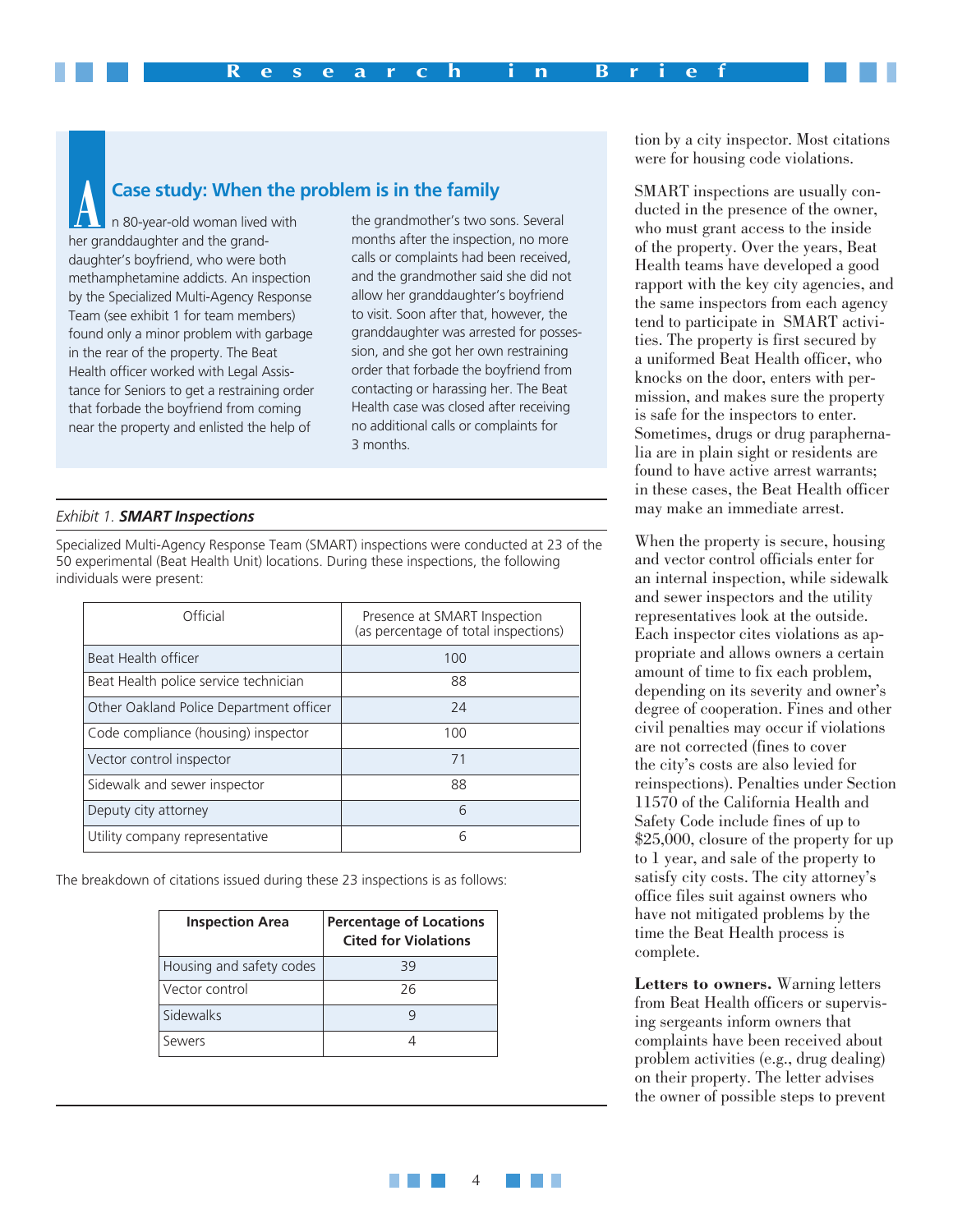or minimize the problems and offers assistance in solving them. "11570 letters" refer to the primary civil statute used in the Beat Health approach and are sent to owners of property where a drug arrest has occurred. They inform the owner of Section 11570 (also known as the Drug Nuisance Abatement Act), which holds owners and managers responsible for knowingly allowing illicit drug activity to occur on their property. The letter also cites the statute under which criminal actions also may be taken. The 11570 letter serves as official notice of drug activity, and a copy of each is forwarded to the city attorney. The owner is encouraged to call a specific Beat Health officer for assistance in eliminating the problem.

**Beat orders**. Beat orders notify patrol officers or special units (such as narcotics or vice) of the problems at specific locations so that appropriate efforts (such as surveillance) can be directed to those locations (see "Case study: Caught in turf wars"). Problems related to liquor stores and bars are typically referred through a beat order to the Alcohol Beverage Action Team of the police department.

**Eviction.** The Beat Health Unit cannot order or request eviction of tenants, but it can support property owners' decisions to evict tenants as part of the overall problem-solving strategy. Beat Health officers provide property owners with information regarding eviction processes and procedures. Evictions occurred in 19 of the experimental sites; in other experimental sites, tenants left voluntarily once confronted by the owner.

**Arrest.** Another tactic available to the Beat Health Unit is arrest. Through beat orders and special requests by the Beat Health officers to other OPD units (e.g., vice) such traditional enforcement tactics as arrest are used as needed. In one SMART inspection,

#### **Case study: Caught in turf wars**

16-unit apartment building was reported to be rife with blight and possible drug dealing by tenants. A SMART inspection found violations of health and safety codes (trash in the light well, an unsafe stairway, no heat in two units) and vector control codes (roach and mice infestations). The Beat Health investigation found many other problems as well: the parking lot behind the building, shared with another apartment building, was a haven for drug dealers and prostitutes, and the entire oneto two-block area surrounding the building was an active drug market, complete with young lookouts on rooftops and bicycles.

The onsite manager was cooperative, putting up a 10-foot iron gate to close off the

for example, the tenant was arrested on an active warrant; in another, the Beat Health officer noted that the property next door—supposedly vacant—was occupied, and a woman there was arrested for trespassing and drug possession.

**Other interventions.** Beat Health officers can call for a property cleanup to be conducted by a city agency (which then bills the owner for the work) and can refer concerned parties to agencies for special assistance (legal aid, subsidized loan programs for rehabilitation efforts, and so forth). Community organizations and merchant associations may also be called upon to work with property owners and to monitor the location on an ongoing basis.

#### **Does Beat Health work?**

Researchers used calls for service, social observations, and interviews with place managers to explore the impact of the Beat Health program

parking lot and evicting at least one tenant who was suspected of dealing drugs. The owner contacted his city council member to request additional assistance. The Beat Health team learned that a turf war between gangs was under way for control over drug dealing in the area. The Beat Health team issued a beat order and asked for special surveillance, undercover operations, and enforcement around the building—all of which resulted in several arrests. The neighborhood service coordinator participated in local organizing and cleanup efforts. The Beat Health officer has remained the department's contact person on this problem site.

on drug and disorder problems. They analyzed more than 7 million calls for service from OPD's Computer-Aided Dispatch system during a 39-month study period. They also spent several months in the field conducting onsite observations, both before and after a 6-month period of Beat Health interventions. To examine the role of place managers in changing the social and physical conditions of street block activity, researchers used reports from place managers describing their individual actions, their collective involvement in neighborhood crime prevention activities, their fear of crime, and their perception of community cohesiveness.

Analysis of the social observation data showed that, collectively, the 50 street blocks targeted by the Beat Health program evidenced decreases in signs of disorder, decreases in the number of males selling drugs, and increases in signs of civil behavior in public places (such as adults stopping to talk with one another on the street, going in and

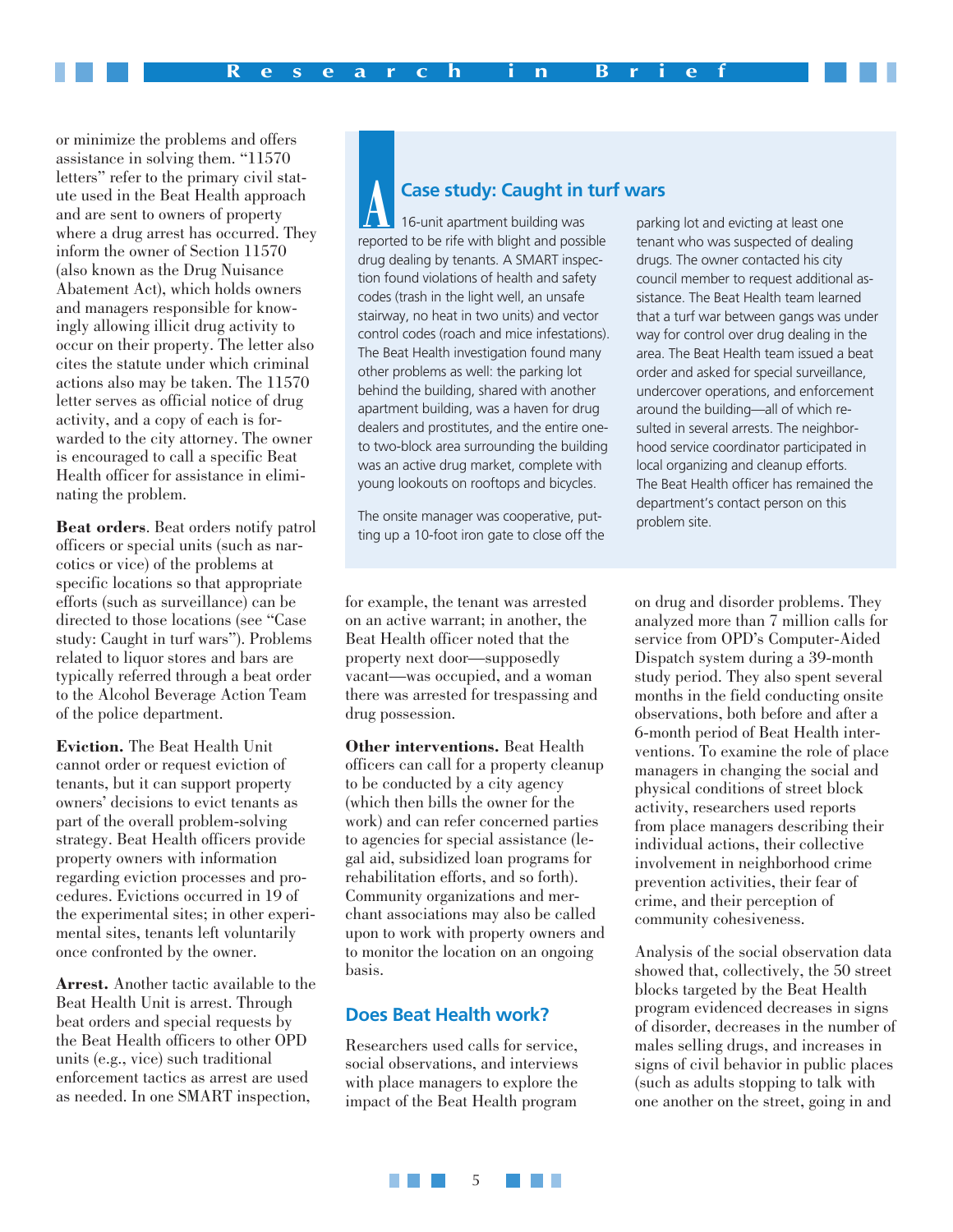



*Exhibit 2. Number of Drug Calls for Service by Month for Experimental and Control Street Blocks*

out of businesses, and supervising children at play).<sup>9</sup> The finding that drug problems were more effectively controlled in the experimental sites (by the Beat Health Unit) than in the control sites (Patrol Division) was also supported by calls-for-service data.

The average number of drug calls per site *decreased* by nearly 7 percent in the experimental sites and *increased* by nearly 55 percent in the control sites from 12 months before to 12 months after the intervention. (see exhibit 2).

Researchers also measured the density of calls for service in catchment areas surrounding each Beat Health and control site. During the 12-month postintervention period, the density of drug calls per square mile decreased by 16.2 percent in the Beat Health residential sites and increased by 5.4 percent in the control residential sites. Researchers found a 45.8-percent increase in the density of drug calls to commercial sites in the experimental group during this period and a 282.2 percent increase at the commercial control sites. These findings suggest

that the Beat Health program is particularly effective in residential locations and that the patrol response is particularly ineffective at commercial locations.

While the Beat Health program seems to be effective in controlling drug problems, the study shows no significant differences between the experimental and control groups in terms of violent crime or property or disorder problems.

This study also sought to assess the role of place managers in controlling drug and disorder problems. Greater levels of place manager collective involvement in community activism, such as meeting and working with police and community groups regarding crime problems, were associated with decreases in signs of disorder and with increases in signs of civil behavior in public places on the street blocks in the study. Place manager perceptions of the presence of street block cohesiveness—residents' belief that neighbors are willing, for example, to help each other and to intervene when they see suspicious activity—were inversely related to the number of males selling drugs. $10, 11, 12$ 

#### **What challenges lie ahead?**

The success of Oakland's Beat Health program may entice other cities to develop similar civil remedy problemsolving initiatives. These jurisdictions should prepare to meet several challenges.

#### **Consulting with the community.**

Soliciting help from third parties (particularly property owners) to control drug problems requires police to initiate dialogue with city inspectors and private citizens. All parties must reach consensus around the appropriateness of applying civil remedies to reduce crime and disorder problems. City agencies and most property owners may readily accept using civil codes to decrease drug problems, but many residents and third parties may find such an approach unacceptable. $13, 14$ Therefore, consultation and consensus building are crucial to developing successful civil remedy-based responses to crime problems.

Community discussions need to articulate the purpose of the intervention strategies, the situations that will invoke enforcement of the rules, and the nature of the responses. People need to know why, when, where, and how rules will be enforced. Exploring community perceptions about what is reasonable, providing opportunities for reform, and specifying the consequences of breaking the rules should facilitate the planning and development of civil remedy crime control programs.15 Carefully crafted guiding principles that capture the spirit of the consensus among community members, police, and city policymakers and that do not undermine the decisionmaking authority of the police will provide a solid basis for future crime control activities.

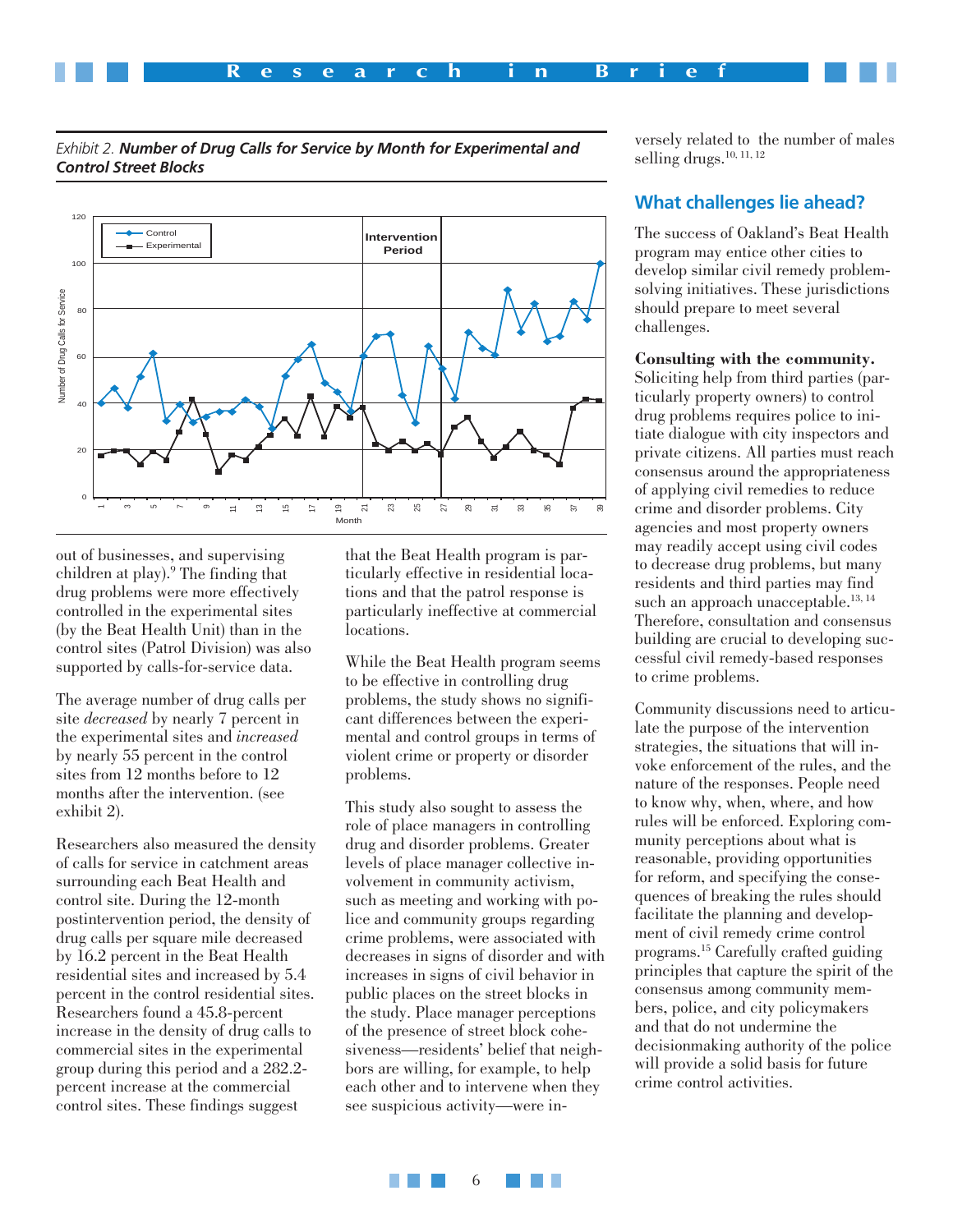**Building good working relationships.** Beat Health succeeds in Oakland because the police have developed good working relationships with other city agencies. While many city agencies have systems for addressing problems brought to their attention by the police, interactions between police and city agencies tend to be based on informal networks between individuals, rather than on formal policies. In some cities, such informal arrangements work to the police department's advantage; in others, the fire, health, public works, and other service departments may have little interest in assisting the police. Herman Goldstein articulates the importance of coordination when using innovative policing practices to solve problems.16 City agencies must be willing to dedicate staff to work with the police on such initiatives.

**Selecting responses carefully.** Successful Beat Health intervention relies on the ability of police to effectively analyze and solve problems at target locations. The program provides a range of alternatives that officers can use, depending on the nature of the problem. Police must carefully match program responses to the nature of each situation. A program that standardizes responses and develops a routine approach cannot respond appropriately to the variety of problems that its staff will encounter. To guard against such dangers, supervisors constantly need to monitor officer activities, present new challenges to officers, and create opportunities for officers to experiment with different responses.

**Thinking about expansion.** Successful civil remedy programs lend themselves to expansion. Indeed, the spirit of community policing calls for departmentwide approaches to solving and preventing problems. However,

unless carefully managed, expanding a successful civil remedy program may dilute the effects of the program, rather than build on its success. So many burdens may be placed on other service agencies that they withdraw their participation. Therefore, expanded civil remedy programs need to be carefully managed and coordinated.17 Clear lines of responsibility need to be established and maintained. Police managers need to coordinate efforts across various units, clarify areas of responsibility, and create procedures that guard against overburdening other service agencies.

#### **Conclusion**

With help from municipal agencies, fairly simple and expedient civil remedies applied by police officers can effectively reduce drug problems in the short term. Inspections by city officials, citations for code violations, warnings of legal consequences if problems are not remedied, and various forms of coercive pressure applied by police lead, at least in the short-run, to—

- Noticeably cleaner properties.
- More legitimate use of the street, such as more adults stopping and talking to one another—as opposed to youths hanging out on street corners with blaring boom boxes.
- Less illicit and uncivil behavior.
- Fewer drug-related calls for service, especially in residential sites.

These interventions are neither costly nor time consuming, and they might be strengthened by more regulatory actions, additional work with neighborhood place managers, and vigilant attention to long-term maintenance.

Citizens can play an important role in controlling drug and disorder problems. Evidence suggests that place managers may be most effective when

they are socially integrated with neighbors (e.g., look out for one another) on their street block and when they are involved in collective, rather than individual, problem-solving efforts. Encouraging citizens to simply call the police (or other city agencies) about problems may backfire: This type of individual response to the problem may inhibit, rather than enhance, the ability of place managers to effectively solve problems in the long run. Citizens who simply call the police (and expect police to deal with the problem) may be less effective than residents and business owners who seek a solution grounded in groupbased problem-solving activities.

#### **Notes**

1. Finn, P., and M.O. Hylton, *Using Civil Remedies for Criminal Behavior: Rationale, Case Studies, and Constitutional Issues*, Issues and Practices, Washington, DC: Department of Justice, National Institute of Justice, October 1994, NCJ 151757.

2. Mazerolle, L.G., and J. Roehl, "Civil Remedies and Crime Prevention: An Introduction," in *Civil Remedies and Crime Prevention*, Vol. 9 of *Crime Prevention Studies*, ed. L.G. Mazerolle and J. Roehl, Monsey, New York: Criminal Justice Press, 1998: 1–18.

3. Buerger, M.E., and L.G. Mazerolle, "Third-Party Policing: A Theoretical Analysis of an Emerging Trend," Justice Quarterly 15 (2) (1998): 301–327.

4. Mazerolle, L.G., C. Kadleck, and J. Roehl, "Controlling Drug and Disorder Problems: The Role of Place Managers," *Criminology* 36 (1998): 371–404.

5. Eck, J.E., "Drug Markets and Drug Places: A Case Control Study of the Spatial Structure of Illicit Drug Dealing," unpublished doctoral dissertation, University of Maryland, 1994.

6. Eck, J.E., and J. Wartell, "Improving the Management of Rental Properties with Drug Problems: A Randomized Experiment," in *Civil Remedies and Crime Prevention,* Vol. 9 of *Crime Prevention Studies,* ed. L.G. Mazerolle, and J. Roehl: 161–186.

7. Felson, M., "Those Who Discourage Crime," in *Crime and Place,* Vol. 4 of *Crime Prevention*

**The Co** 7